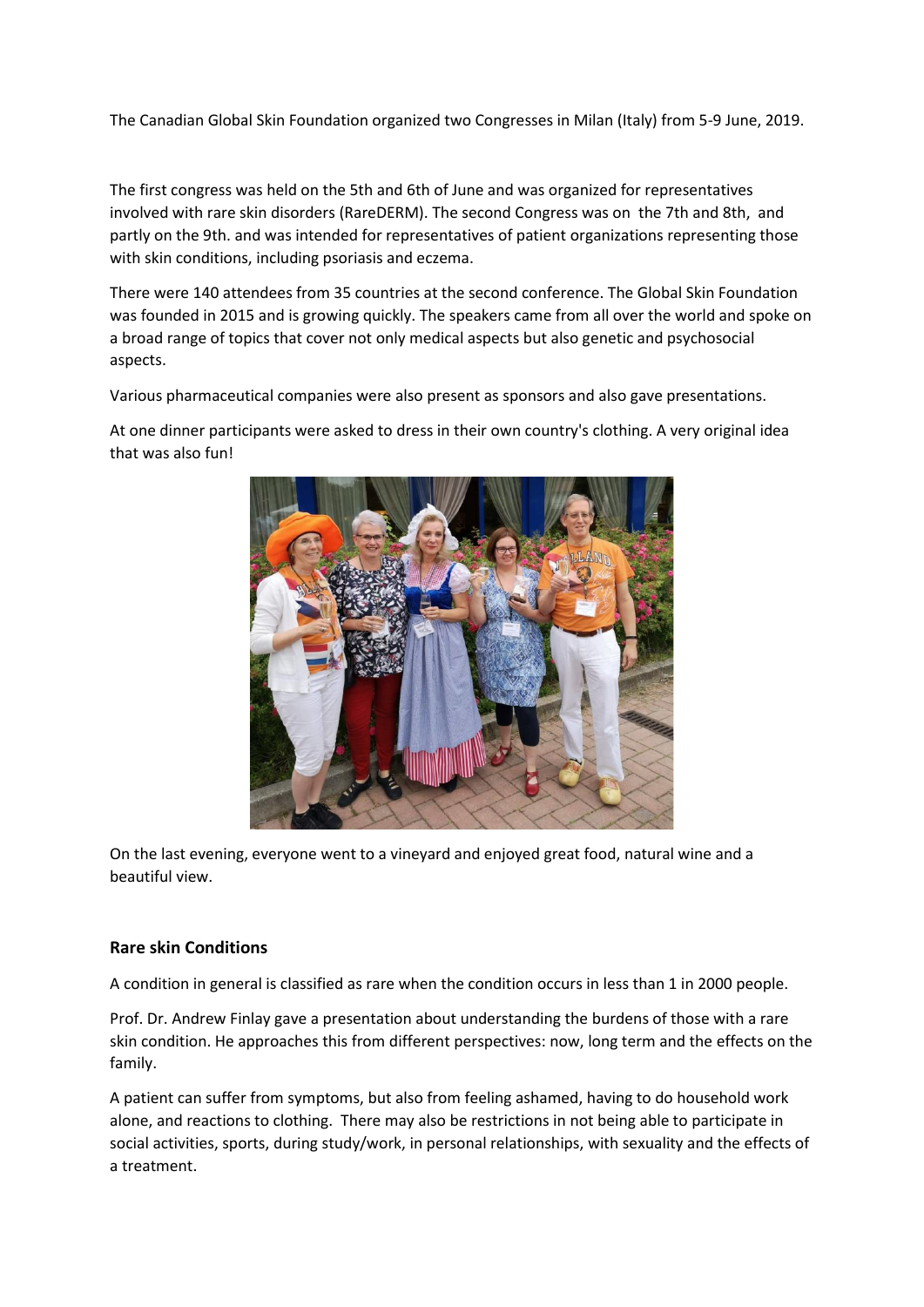There are also unique problems such as a lack of understanding by society, lack of understanding by caregivers, and little or no research related to a rare condition,

Andrew described the categories by which the Dermatology Life Quality Index (DLQI) is determined. These are: itching/pain, shame, daily activities, clothing, social life, sports, study/work, relationships, sexual problems,and treatment. A score of indicates 0-1 no effect on the patient's life, a score of 2-5 a small effect, a score of 6-10 an average effect, a score of 11-20 a large effect and a score of 21-30 an extremely large effect.

Therapy can even deteriorate the quality of life a patient (this was the case at 53%-64% of patients with inflammatory diseases).

The effect of a disease in making life-changing decisions such as which career, getting married or getting children was also discussed. These decisions have a long-term effect. An study showed that having a chronic skin disease has an effect in in 66% of the cases when choosing a career, 58% when choosing a job, 52% in relationships, 44% in matters concerning education, 22% when it comes to having children, 20% when making decisions concerning earlier retirement and 14% with housing. To measure these effects a Major Life Changing Decision Profile (MLCDP) has been created consisting of 5 domains (education, career/work, family/relationships, social and physical).

An investigation into the impact of a disease on the family for diseases in general yielded the following results in terms of impact: emotional 92%, daily life 91%, family relationships 69%, sleep and health 67%, holiday 62%, support and care 61%, study/ Work 52%, financial 51%, social life 37% and time planning 14%.

In addition to the DLQI, the family DLQI has also been developed to measure the impact on the family. The following categories are measured: emotional distress, physical well-being, relationships, reactions of others, social life, leisure activities, burden of care, housekeeping, study/job and expenditure.

Andrew introduced a new word, Quimp, that stands for QUality of Life IMPairment. The question that are asked when measuring this are: How heavy is the patient's burden, or QUIMP, and is it measured?

The conclusions of the presentation are:

- Rare skin diseases have a major impact on the quality of life.
- These diseases have a major impact on important decisions in life.
- These diseases also affect the patient's environment.
- A necessity to measure the impact with FDLQI.
- A need for new strategies: more effective therapy, more skin nurses, and specialized educational programs.

# **Psychological and psychosocial aspects**

Life with a rare disease has not only physical aspects but also psychological (such as self-esteem and self-confidence) and psychosocial (as in relationships, at school/work) aspects. As an organisation, we have been adopting a holistic patient and family approach for many years.

Together with dozens of people, we have followed a workshop on these topics given by Prof. Dr. Christy Bundy.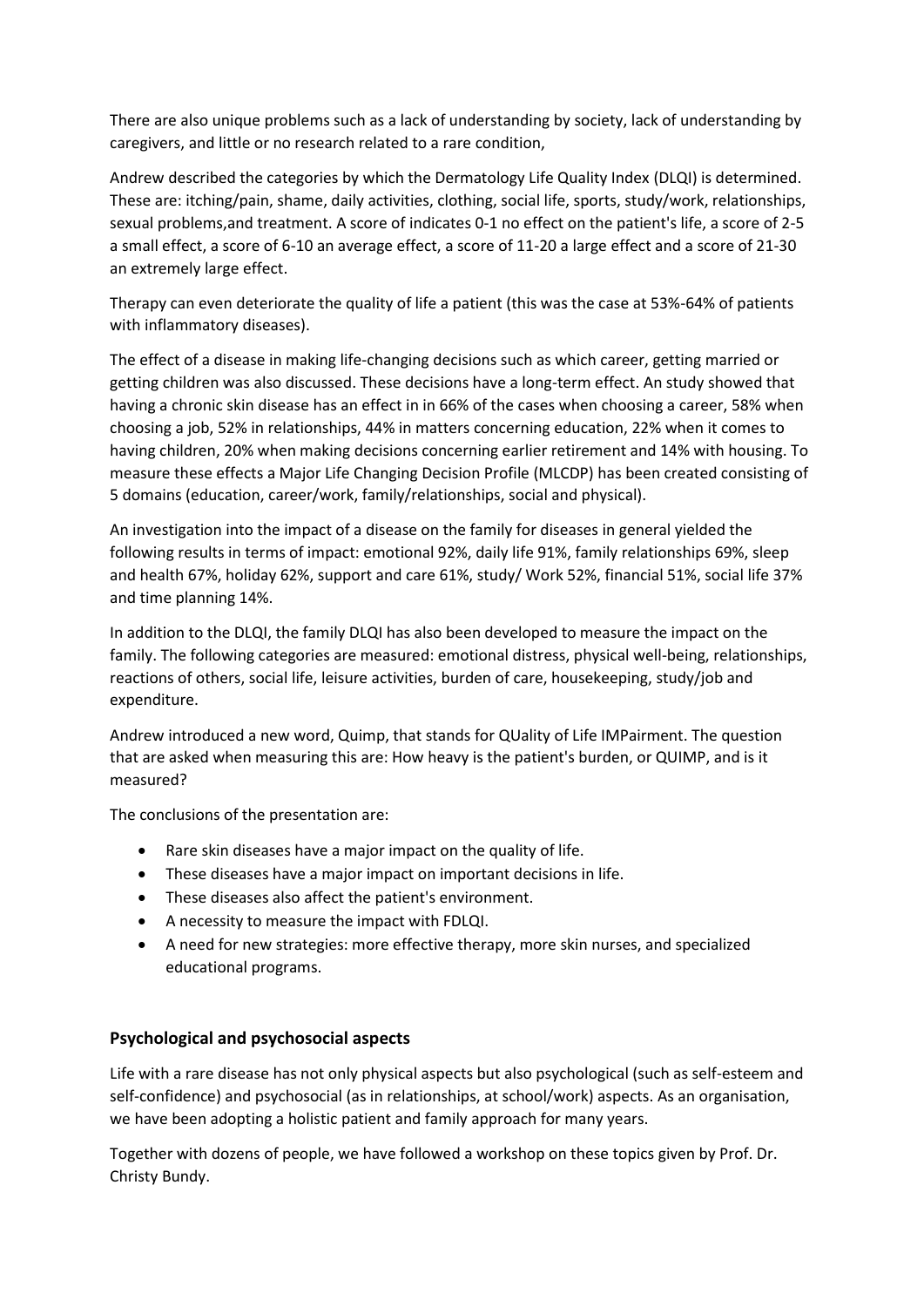## **The GRIDD Project**

The GRIDD project (Global Research on the Impact of Dermatological Diseases) is the first worldwide patient-initiated and patients-controlled impact research study in dermatology. The goal is to measure the actual impact of skin diseases from the patient's perspective.

People living with dermatological conditions have to deal with stigmatization, shame and other psychosocial challenges in addition to the physical symptoms of their disease. They struggle with access to care and treatment because decision-makers think the impact of these conditions is considerably lower than with most other diseases. Looking at the Disability Adjusted Life Years (DALY) ranking of diseases, it is clear that dermatological conditions do not have a significant impact on the two billion people worldwide who live with this disease.

It is quite necessary that the voice of the patient and the caregiver be heard when health authorities make important decisions all over the world. Also that decision-makers have available validated studies in their own language with data from patients so that patients with dermatological diseases and their families receive the appropriate care.

The GRIDD project is designed to measure global disease burden in a broad spectrum of dermatological diseases by developing and using a new innovative measuring instrument. This instrument is derived from the method Global Research of Impact on Patients (GRIP), where the questions are derived from and are designed together with patients with dermatological diseases.

An authority in this field is Prof. Dr. Christine Bundy (from England) who works with a team of researchers from both Germany and England.

### **More GRIDD Information**

### Diversity and change

The Dutch woman, Jitske Kramer, corporate anthropologist, believes in a world open to diversity. She is dedicated to helping leaders and organizations create environments with the right rhythm of strength and love.

Jitske is an expert in the field of diversity, international team work, and corporate culture. As a trained ethnographer she did research in Botswana, Uganda before she became an organizational adviser. Jitske is committed to cracking the code to powerful leadership, while teaching and advocating inclusive decision-making processes. It is her desire to treat and cure human fragmentation by connecting people (again) through their differences. She tries to build strong tribes, safe for diversity, and ready for change.

Jitske gave a very interactive and challenging presentation. Her subject was ' Diversity & Inclusion. Her thesis is that an organization (' Tribe ' in anthropology) is safe for variety of people and is ready for change. Problems in organizations are hidden and become more and more visible when they are not resolved. It starts with a joke and proceeds from sarcasm and many intermediate steps, such as gossip, not communicating and sabotage, to eventually retreat and/or war.

Jitske outlined the role ' Power ' and the role ' Love '. The person with power is purposeful, wants to see results, sets boundaries, wants to perform, and is rebellious. The person with love is relationship